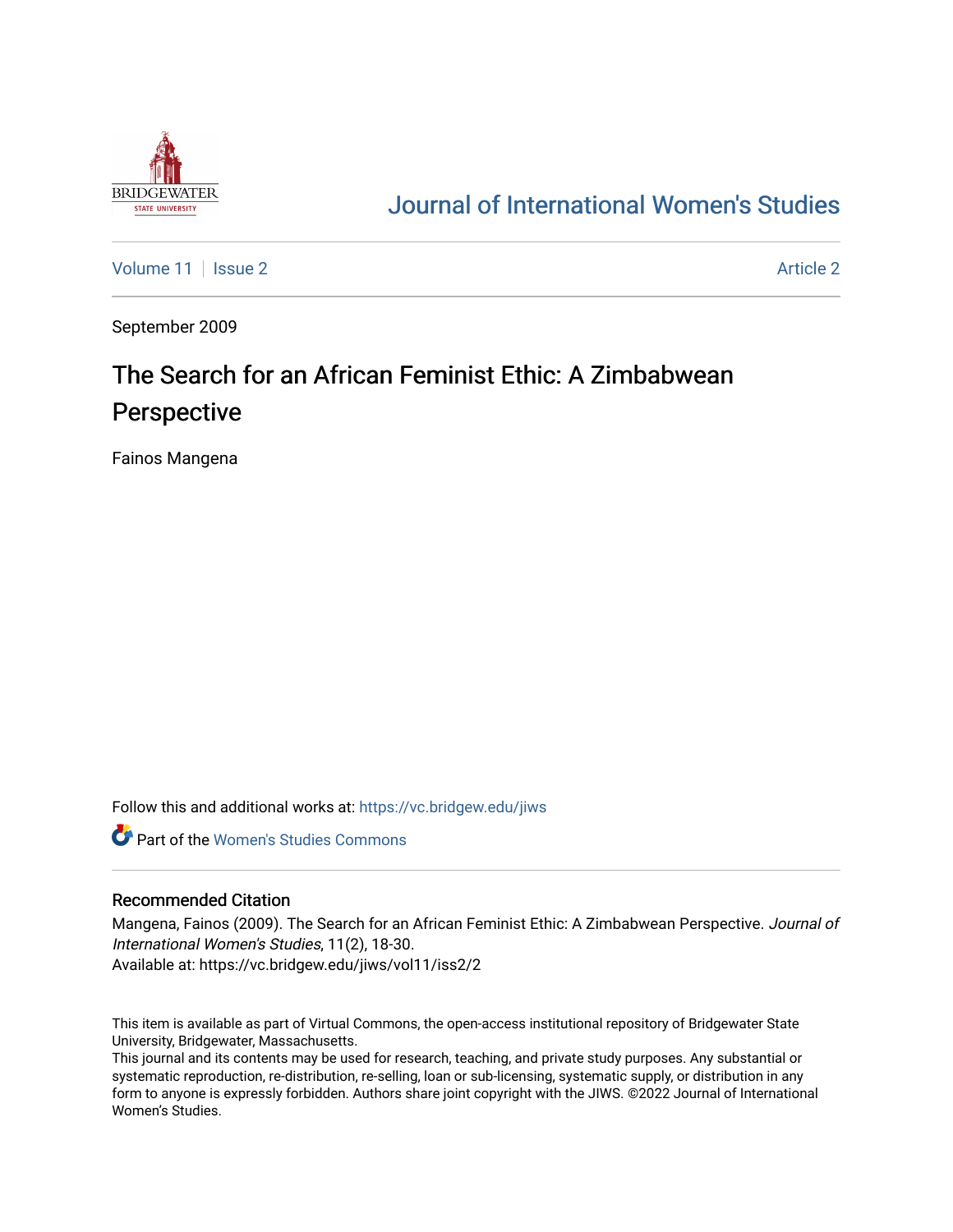## **The Search for an African Feminist Ethic: A Zimbabwean Perspective**

By Fainos Mangena<sup>1</sup>

#### **Abstract**

In the field of ethics, women have been portrayed as inferior to men due to androcentric attitudes (male-dominated ethics) that seems to define men as custodians of what is right or wrong. This andro-centric ethic has taken women out of the academic limelight as they are portrayed as less able to make valuable contributions in philosophy (ethics) and other fields of academic inquiry. It is encouraging to see feminist movements emerging, in the twenty-first century, to challenge this misplaced kind of thinking. This challenge is laudable and in this paper, I make an attempt to show that while women in the West have fought for their place in society resulting in developing 'the ethics of care', women from Africa are still struggling to find their feet. The African woman's moral point of view is still far from being respected because of the whims and caprices of patriarchy which is camouflaged in the communitarian philosophy of *hunhu* or *ubuntu*. Against this background, the paper seeks to show that an African feminist ethic can be developed and the fight for public recognition must begin in the home, taking cognisance of the fact that African women face several challenges as custodians of value. The paper argues that reclaiming motherhood in the context of the fight against HIV and AIDS will be a key step towards the realisation of African women's moral vision.

*Key words***:** Hunhu or Ubuntu, Feminist Ethics, Content Analysis

#### **Research Question and Methodological Issues**

*Can 'hunhu or ubuntu', as an organising principle of Southern Africa, be used to formulate a feminist ethic that is uniquely African?* 

As a feminist scholar and a lecturer of feminist ethics at the University of Zimbabwe for close to six years, I have come to the realisation that philosophy in general and ethics in particular are guilty of complicity for their role in gender stereotyping in general and in the subversion of women values in African academic discourses. The history of philosophy or ethics makes sorry reading especially with its failure to document, deliberately or otherwise, the contributions of women in Greek philosophy or ethics as well as in African philosophy or African ethics.

While the discourse on *hunhu* or *ubuntu* has, to a larger extent, gathered momentum in Southern Africa in the last couple of years, most of the issues raised have centred on the distinctive nature of African ethics when compared to Western ethics. Issues of community, collectivism, reconciliation and restoration of relationships have dominated most academic discourses and very little has been written about African women's place and relevance in *hunhu* or *ubuntu* ethics. What is even more worrying is the fact that it is still men who are driving the *hunhu* or *ubuntu* initiative and women are passive recipients. It is this kind of background which prompted me to come up with the

 1 Centre for leadership Ethics in Africa, University of Fort Hare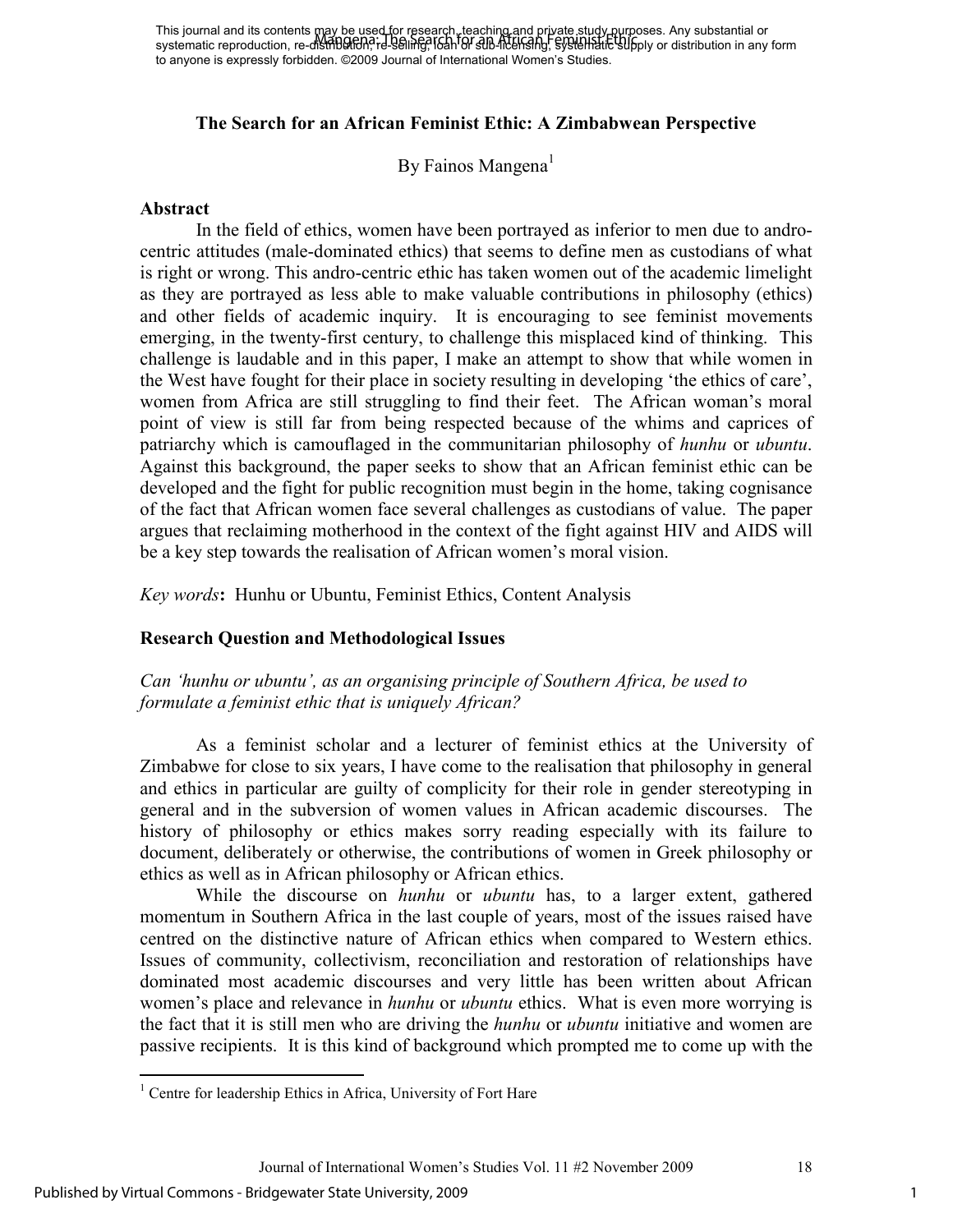research question: Can '*hunhu or ubuntu'* as an organising principle of Southern Africa, be used to formulate a feminist ethic that is uniquely African or more specifically that is uniquely Southern African?

As part of my research design, I relied on literature studies, content analysis and in-depth interviews. I carried out my study in Harare (Zimbabwe) in 2001 and 2005, and I sampled a representative category of women working in gender-based organisations such as Msasa project and those in the academia who are involved with research about gender issues and professional housewives. I interviewed about 30 women and most of them (about ¾ of them) did not see any reprieve in *hunhu* or *ubuntu* ethics as they said that it was only there to entrench patriarchy.

The following are some of the questions that helped me to solicit answers from some representatives from Msasa project in 2001: When was Msasa project established? Why the name 'Msasa?' What do you represent as an organisation? What would you say are your major successes and failures in the last six years? In framing questions for the in-depth interviews, I was guided by the works of Erik Hofstee.<sup>1</sup> According to Hofstee, background type questions are important when carrying out in-depth interviews... and it is also important to keep the interviewee to the topic being discussed, but it can also pay not to be too rigid. $2$ 

One of the advantages of in-depth interviews is that the interviewee may even give you more than what you will have bargained for. But if not carefully administered, interviews can produce misleading responses, thereby affecting results. As Rujeko Sanda, a professional housewife in Harare lamented; "this thing called *hunhu* (the Shona equivalence for *ubuntu*) has brought more burdens than benefits especially to us housewives because when an irresponsible husband brings AIDS in the home you are required to care for him, even against your will. The elders will tell you that you will have to do that in the spirit of *hunhu*<sup>3</sup>" For starters, Shona is the language that is spoken by the majority of Zimbabwe's population, followed by Ndebele. So, I locate my study within these two linguistic categories for the simple reason that they are the language of instruction in schools apart from English. Having explored the research question and some methodological issues, I begin this discourse by defining feminist ethics from a Western perspective.

#### **Feminist Ethics defined**

Feminist ethics is a field of philosophical inquiry which seeks to examine ethical issues relating to women's experiences and their everyday association with men in society. Feminist ethics deal specifically with moral questions such as: How can we resolve moral conflicts – both personal and social – in feminist ways? What is the place – in ethics – of the moral traits traditionally associated with women such as sympathy, nurturance, care and compassion? How can feminist principles be lived in the public sphere?<sup>4</sup> What is the place and relevance of feminist ethics in the era of HIV and AIDS? How does patriarchy engender feminine oppression?

In this paper, I try to respond to almost all these questions but as I try to respond to the questions, I do not intend to argue for a universal feminist ethic as I am aware that women throughout the world have different struggles in their fight against patriarchy, but it is also important to note that the feminine problem is the same in all cultures; the difference is a question of degree or a matter of nuances (Eboh, 1998: 333). Against this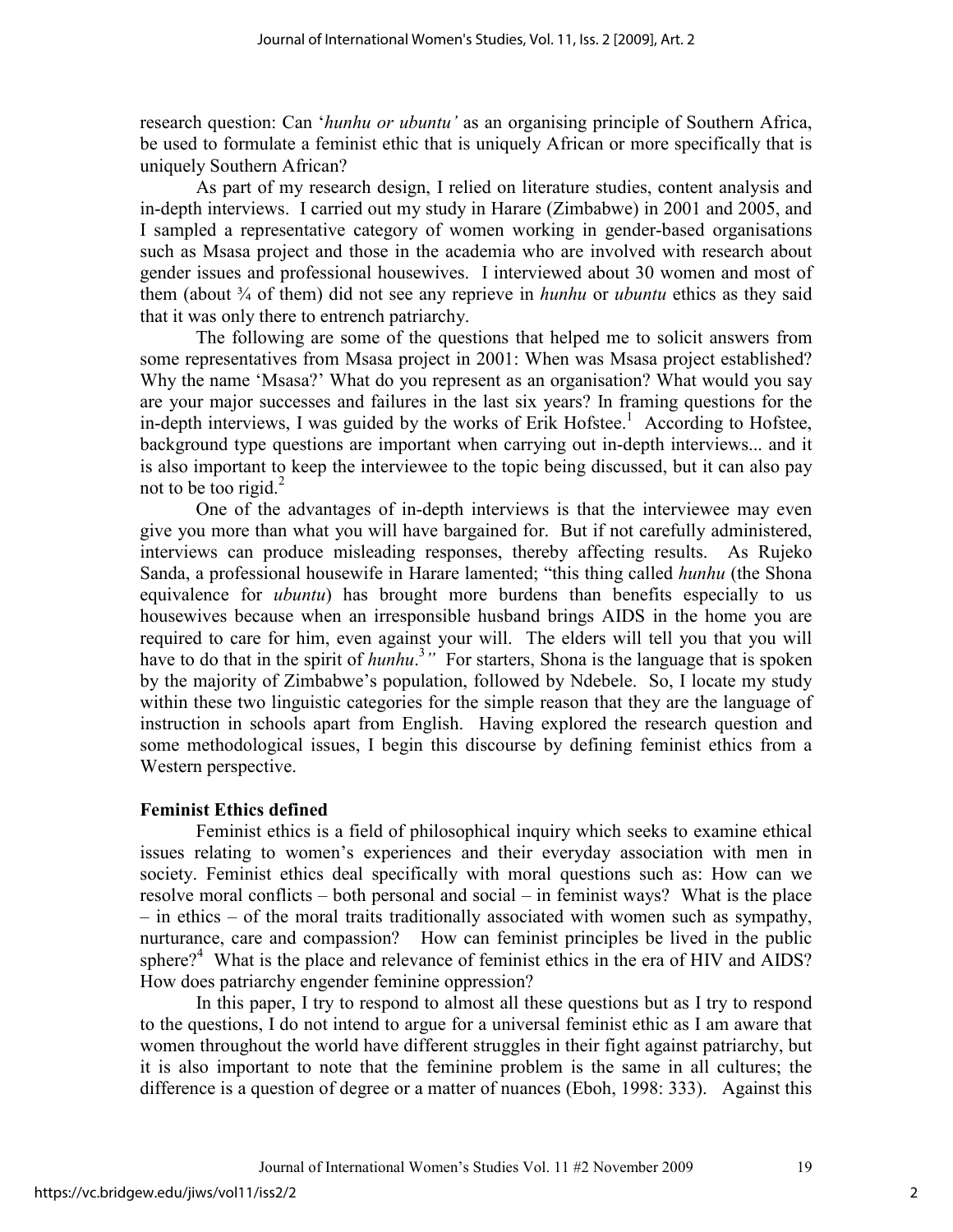background, it is vital to note that women from the West have elucidated the moral framework of care (as among other things) reflecting the moral work that women have tended to do, as undervalued, and not fully conceptualized. This ethical perspective found an audience, but was also seen as entrenching women's traditional care-giving.

In response to the above challenges, modern and contemporary theorists have developed a more nuanced picture of care ethics. Among these are Carol Gilligan, Brenda Almond and Patricia Ward Scaltsas whose views shall be considered shortly. The African ethical concept of *hunhu* or *ubuntu* seems to resonate with the Western concept the only difference being that, women from Africa have many challenges to contend with due to poverty, disease, lack of proper education and cultural expectations. But just as with the Western care ethic, the African feminist ethic may both liberate/validate women's moral vision or may entrench patriarchal views of women's domestic work and roles.

Since a lot is already known about Western feminist struggles with patriarchy, a nuanced discussion of African women's struggles with *hunhu* or *ubuntu* expectations will set the stage for the development of an African feminist ethic. In this regard, the paper will focus particularly on women in Zimbabwe and the role they play in the fight against HIV and AIDS in the home front an approach which would also require taking this campaign out to the public sphere. But it is a matter of strategy to begin by looking at feminist ethics from a global perspective. In the next section, I look at women's moral experiences in history as a way of bringing the research problem to light.

#### **Women and their Moral Experience: Historical Roots of the Problem**

Joseph P. De Marco asserts that in traditional relationships, women raised children and had less impact on politics, business and higher education.<sup>5</sup> Military leaders, police officers, fire fighters, construction workers, medical doctors and lawyers were mainly men. Mary Ellen Waithe demonstrates that women have been a significant and fruitful force in the history of philosophy in general and ethics in particular.<sup>6</sup> Yet men today and in the past have developed most of the dominant theories.<sup>7</sup> This fact alone raises the prospect that any feminine perspective on moral experience may have been excluded.<sup>8</sup> Added to this, many women philosophers and/or ethicists have been portrayed as subordinate figures.

These facts have led to an examination of the history and development of ethics such that when feminists trace this history from Socrates to Niccolo Machiavelli, they see it as biased towards men. They argue that traditional moral philosophy has been a largely male directed enterprise and has reflected interests derived predominantly from men's experiences. In other words, because men's experiences have often involved market transactions, their moral theories have concentrated on promise keeping, property rights, contracts and fairness.

As Patricia Ward Scaltsas explains in her essay *"Do Feminist Ethics Counter Aims?"* "The project of criticizing, analysing and, when necessary, replacing the traditional categories of moral philosophy in order to eradicate the misrepresentation, distortion, and oppression resulting from the historically male perspective is, broadly speaking, the project of feminist ethics." She maintains, as do many others, that most traditional moral theories have implicitly excluded and silenced women and their moral perspectives and, thus must be replaced with an ethic that re-interprets and validates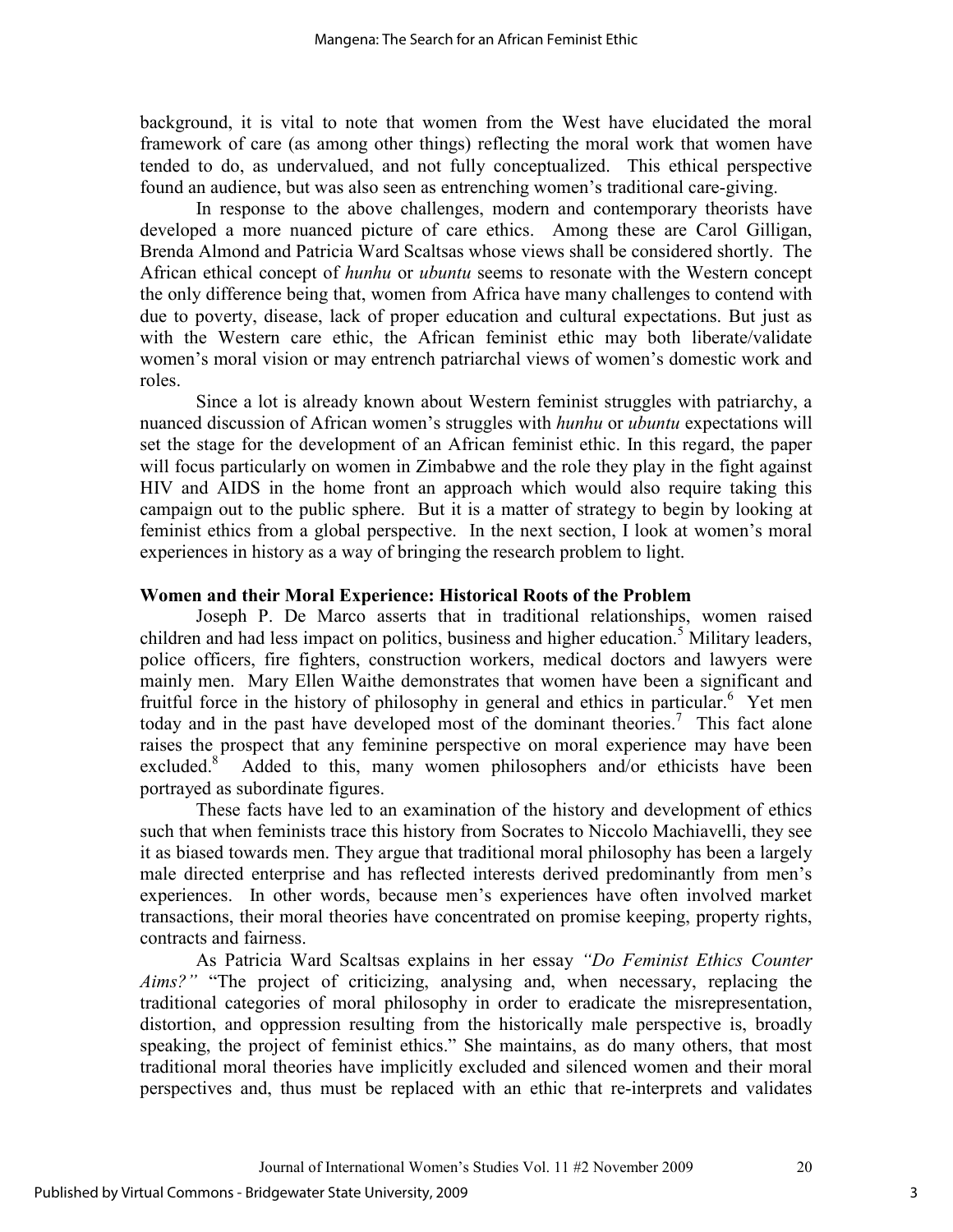both.<sup>9</sup> In the opinion of most feminist theorists, these moral perspectives must take the direction of care and compassion.

While women from the West have struggled to curve their own niche as far as gender equality in the academia is concerned, women from Africa seem to have had similar struggles too. This is so because the history of African philosophy (real or imagined) is largely dominated by men; Henry Odera Oruka, Kwasi Wiredu, Godwin Sogolo, Paulin Hountondji, Emmanuel Chukwudi, Mogobe Ramose, Kwame Anthony Apiah and Kwame Gyekye to name just a few of them. There is no mention of any women philosophers let alone ethicists who have made contributions in the field of African philosophy or African ethics. This is the main motivation behind the writing of this paper. But before we delve into the main theme of this paper, it is important to have some bit of background regarding the Western ethics of care, that is, what is its nature and scope?

### **The Western Ethics of Care: A Brief Overview**

Many have turned to women's experiences with care giving – whether in childcare, friendships, or work – for concrete demonstrations of feminist ethics.<sup>10</sup> They view the willingness to nurture and a ready capacity for emotional involvement as essential to a human moral stance in a world replete with injustice and alienation.<sup>11</sup> They also argue that those values can be expressed in ways that are liberating to women.<sup>12</sup> Sara Ruddick remarks that the thinking that arises from women's traditional experience with childcare can be transformed into a liberating political and ethical stance of global significance.<sup>13</sup> This point finds support from Carol Gilligan who writes, thus;

*The moral imperative that emerges repeatedly in interviews with women is an injunction to care, a responsibility to discern and alleviate the 'real and recognizable trouble' of this world. For men, the moral imperative appears rather as an injunction to respect the rights of others and thus to protect from interference, the rights to life and self-fulfilment.<sup>14</sup>* 

For Gilligan, women exemplify the important moral characteristic of care; theirs is a more inclusive morality, one that strengthens relationships and solves problems without resorting to the binding authority of conventions.<sup>15</sup> Women's basic moral orientation is caring for others - "taking care" of others in a personal way, not just being concerned with humanity, in general – and attending to their needs.... Sensitivity to the needs of others leads women to "attend to voices other than their own and to include in their judgement other points of view."<sup>16</sup> So much about the Western care-giving ethic and please note that the reason for being brief in this section is simply that readers are largely familiar with the Western care giving ethics, so there is no need to give more detail.

But while the idea of developing a care-giving ethic seems to be noble in Western thought, the question we should ask ourselves is; is this idea transferrable to African women's experiences in general and Zimbabwean women's experiences in particular? The answer to this question will perhaps come out clearly when I bring to the fore the African ethical picture as defined by *hunhu* or *ubuntu* philosophy later in this work. But it is crucial at this stage to consider the role of Zimbabwean women, that is, whether they hold positions of influence in order for them to be able to craft an ethic that is morally liberating and illuminating, an ethic that eventually elevates them to positions of

Journal of International Women's Studies Vol. 11 #2 November 2009 21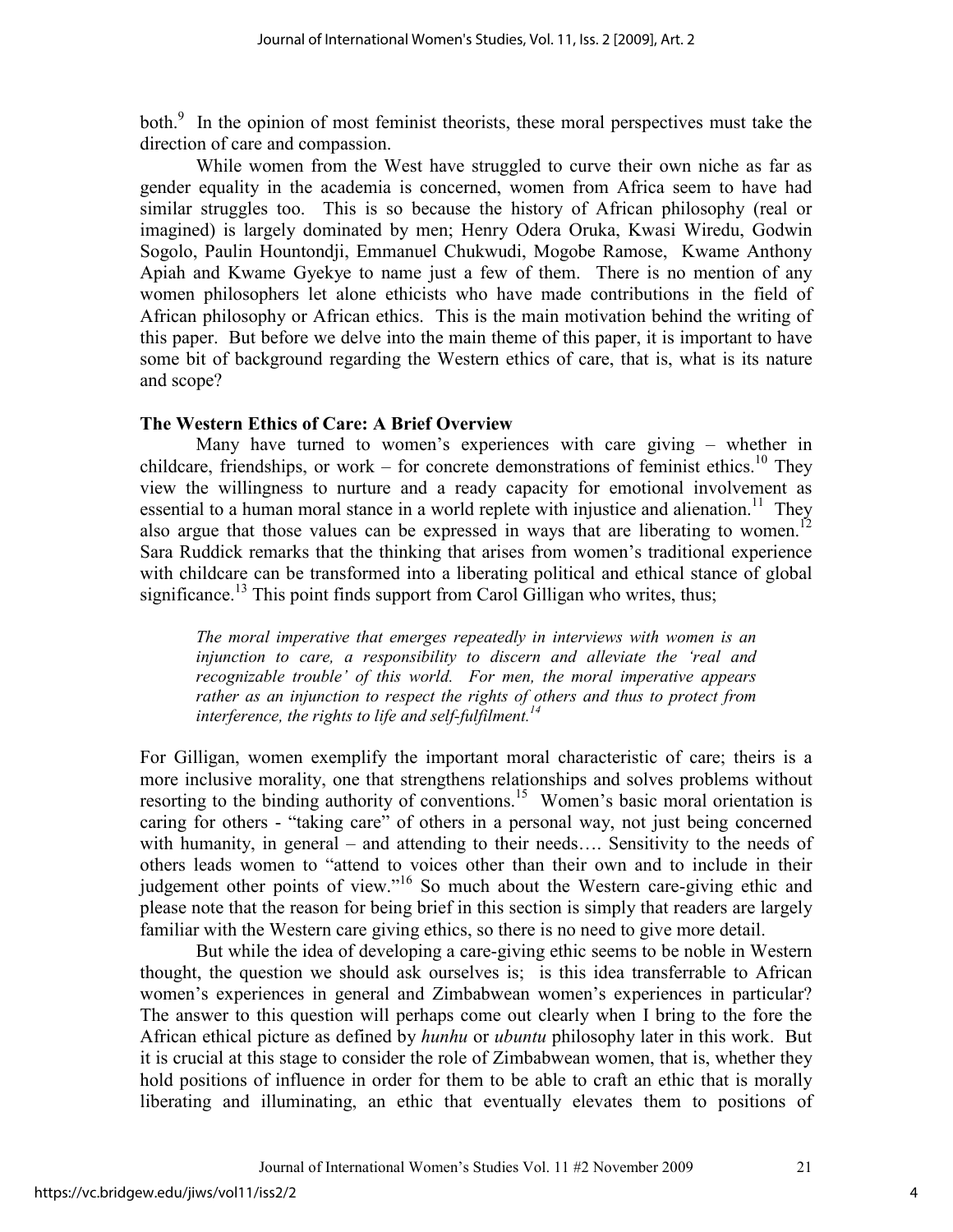authority in the public sphere. This is important in the context of their role in the fight against HIV and AIDS.

#### **Zimbabwean Women in Politics**

In Zimbabwe women, out-number men demographically and yet very few of them occupy positions of political and economic influence, that is, very few of them have ministerial posts in government. Rudo Gaidzanwa, a feminist scholar and activist in Zimbabwe, notes that, "the 2000 parliamentary elections saw the highest number of women candidates contesting an election in Zimbabwe's history.<sup>17</sup> 55 women candidates from 5 political parties competed for 120 seats in the national legislature. Of the 55 candidates, however, 14 (25%) were elected."<sup>18</sup>

This figure, argues Gaidzanwa, represents 9.3% of the total 150 parliamentary seats, fewer than those secured by women after the 1995 election when 22% of the parliamentary seats were held by women.<sup>19</sup> This result was disappointing to women's groups, such as Msasa Project, especially after their efforts to conscientise women to vote for women and to promote the women's agenda from a higher political level.<sup>20</sup> This is a very valid point from Gaidzanwa and it holds even up to this day as women struggle to out-wit men during elections as the electorate still has this misplaced perception that only men are born to lead. Just to add weight to this strong and reasoned argument, it is discouraging to note that of the more than 60 national heroes and heroines who have been buried at the Harare National Heroes acre, only 4 are women.

It is, therefore, critical to note that political representation in Zimbabwe is largely a masculine activity and femininity is relegated to the periphery of society. But it also critical to note that, of late, the inclusive government currently running the affairs of Zimbabwe has taken a giant step towards promoting gender equity by appointing a woman vice president and a woman deputy prime minister as well as a woman to head the Ministry of Youth, Gender and Employment Creation as well as the Ministry of Regional Integration. Feminist groups in Zimbabwe have seen this as a noble gesture in their quest for the realisation of their moral vision. This is to some extent true because political decisions tend to impact on the social outlook of a nation. This development is indeed positive and the search for an illuminating African feminist ethic looks promising.

While the inclusive government has taken some positive steps towards empowering women, by giving them key positions in government, this number is still far below 50% which is the index that can probably be used to see if men are prepared to share power equally with women. But nevertheless, there is some progress as compared to what it was at independence. But surely, having less than 50% of women in government is a sign that women are still to be emancipated from the yoke of patriarchy. As Priscilla Misihairambwi-Mushonga, a government minister and feminist activist, charges, "the very few women who occupy positions of power cannot represent the majority of the women's interests who languish in poverty."<sup>21</sup>

So, with this limited access to positions of authority in government, it has become very difficult for Zimbabwean women to fight for an African feminist ethic without seeking the opinion of their male counterparts. But as we should all be aware, every long journey begins with a step. Perhaps Zimbabwean women, just like their Western counterparts, need to consider reclaiming motherhood as the basis upon which they should fight the struggle. Whether or not this alternative will inspire them to finally

5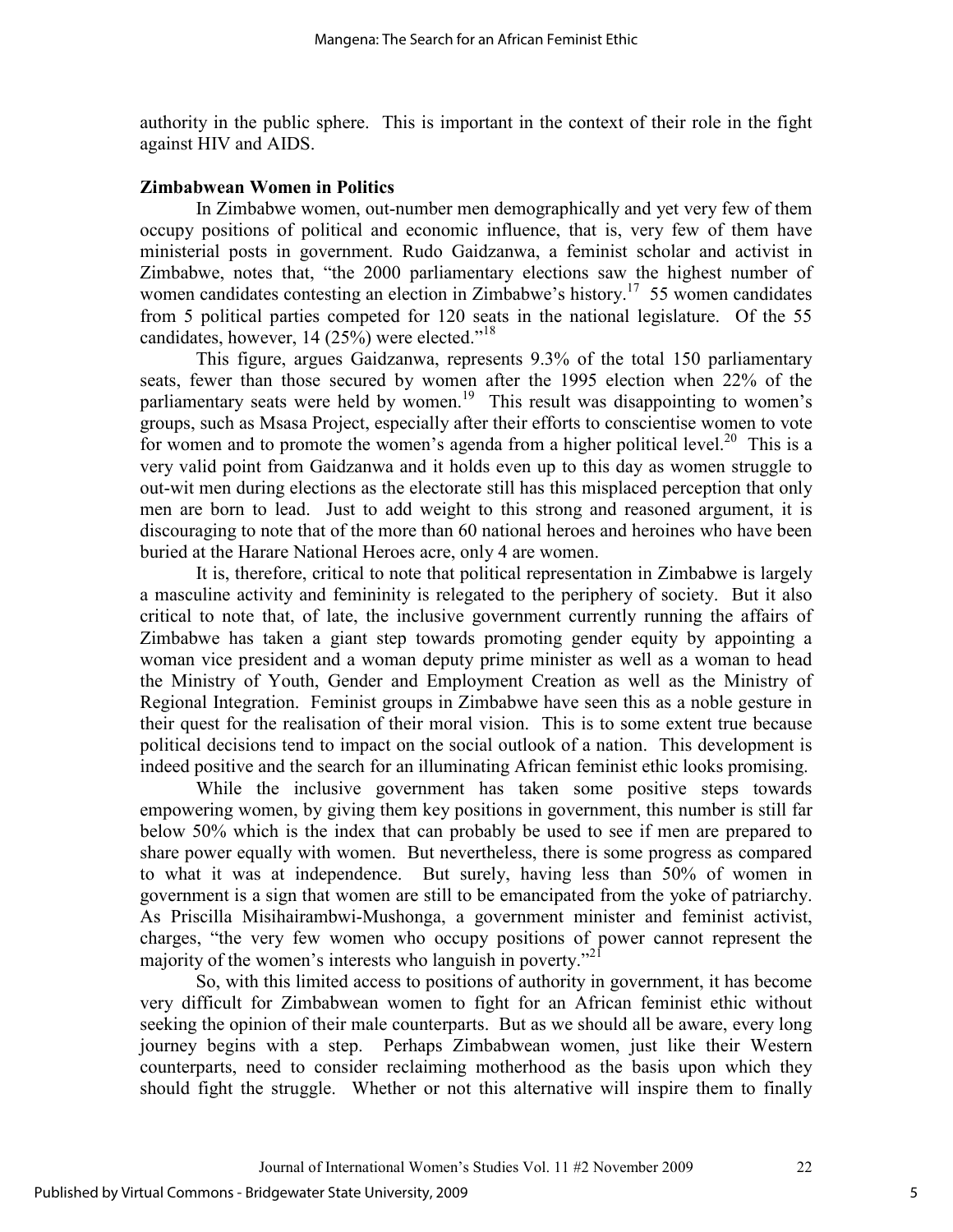realise their goal is a matter of some dispute. But what is clear is that their biggest challenge has to do with what role they should play in the fight against HIV and AIDS in the home. If they can win this battle, then chances are that they will eventually win the battle of equal representation in the public sphere. The struggle against AIDS in the home seems to highlight men's weaknesses and women should capitalise on that.

#### **Zimbabwean Women's Struggles in the fight against HIV and AIDS**

Apart from lack of political and economic influence, the plight of Zimbabwean women is worsened by poverty and lack of proper education as culture seems to have put much emphasis on educating the boy child at the expense of the girl child. Poverty has catapulted the rate of AIDS in Zimbabwe resulting in the death of many in the economically active category since the turn of the new millennium. Those members of society, particularly males, who make key moral, legal, social and political decisions in the context of *hunhu* or *ubuntu* culture, are the ones who are being wiped out by the AIDS pandemic leaving behind women, children and the elderly.

Women, more often than not, live with the virus for longer periods of time before they succumb to the disease as compared to men because men do a lot of hard work which, in many cases, expose them to opportunist infections as a result of exposure to inhuman working conditions as obtaining in most third world countries. Women are stronger enough to resist the pandemic to such an extent that they often become carriers of the virus for a period, which may exceed 15 years as statistics seem to show.

When their male counterparts have finally succumbed to the disease, females take over the responsibility of looking after children and some relatives of their deceased husbands, they are now expected to make key social and moral decisions and before the death of their spouses, they (women) bear the brunt of caring for them, giving them food, washing their clothes and taking them to health care centres for check ups. But because of patriarchy, women remain subjugated and disenfranchised. Gender stereotypes continue to haunt them because of men's bullish attitude. As Chitando puts it;

*In many cases, infected wives have taken care of their husbands up to the point of death, only for there to be no one to take care of them when they fall ill themselves. In addition, masculinities define male illness as more important, since the man is projected as the breadwinner, despite the fact that many women earn as much as, or in some cases, more than their husbands.<sup>22</sup>*

It is important to see the force behind Chitando's claim here especially as we grapple to envision how patriarchy can be tamed in order to create a society that is gender sensitive as we continue the fight against AIDS, but does *hunhu* or *ubuntu* philosophy bring any solace? Does *hunhu* or *ubuntu* have any gendered components which can help in the formulation of an African feminist ethic that should address these andro-centric attitudes as cited by Chitando? These and many other questions will be addressed in the next section.

## **The African Feminist Ethic: An Exercise in** *Hunhu* **or** *Ubuntu* **philosophy**

The idea of *hunhu (*in Shona)*, ubuntu* (in Ndebele or Nguni) and *botho* (in Sotho) is central to the understanding of morality and ethics in African philosophy (Mkhize, 2008: 35). In particular, this idea is important if we are to succeed in our struggle to

6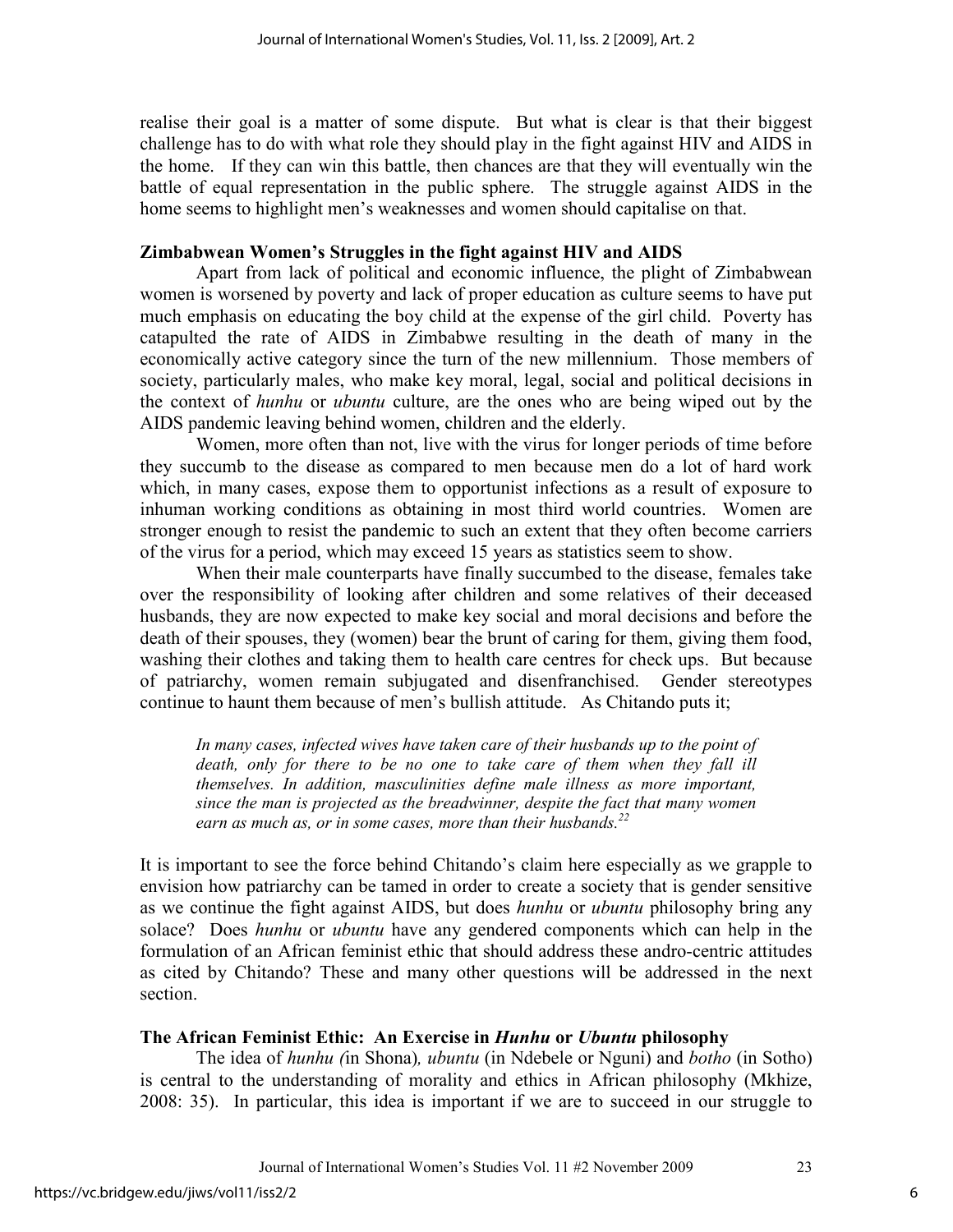search for an African feminist ethic. *Ubuntu* determines both the norms of conduct and criteria for success, and it is characterised by a deep sense of corporate life, which expresses itself in an intricate network of social and kinship relationships.<sup>23</sup> In this intricate social network, the individual finds him or herself related almost to everybody else in the community as father, mother, uncle, cousin, niece, aunt etc. Their well-being is supposed to be his or her well-being as well.<sup>24</sup> Any misfortune that befalls any of them affects him or her as well... His or her identity is caught up in the social identity –  $I$  am because we are, and since we are, therefore, I am.<sup>25</sup>

*Hunhu* or *ubuntu* is therefore the ethical benchmark of African societies.<sup>26</sup> Locating this within the discourse of feminist ethics, it means any feminist ethic must also take cognisance of this communitarian aspect by way of conformism. In any case, *hunhu* or *ubuntu* has so much respect for the extended family which is seen as a proverbial African expression and an African village community.<sup>27</sup> In this extended family, the woman is not only expected to take care of his husband and children but also to take care of those other people related to the husband – the significant other. The woman is expected to play her reproductive role by bearing children for her husband and also socialising the children into the mainstream culture which is patriarchal anyway.

In most cases husbands work far away from their homes and the wife fills the void by playing the role of both husband and wife. She sees to it that all the members of the extended family are well looked after in terms of both financial and morale support. She does not really enjoy the benefits of marriage that is enjoyed by women married in a nuclear set up. The philosophy of *hunhu* or *ubuntu* demands that whatever support the woman gets from her husband must be shared with other members of the extended family without necessarily having some privileges.

Among the Shona people of Zimbabwe, the mother-in-law (VaMwene) is always fighting with her daughter-in-law for the control of the husband's finances and other material possessions. While the daughter-in-law remains part of the family, she nevertheless feels as if she is a stranger in her home. What is even more disturbing is the fact that *hunhu* or *ubuntu* expects the woman to perpetuate sex differentiation by telling her daughter that she is not equal to her brother in any way. This is seen in the way in which the boy child is given more freedom to go and associate with his friends while the girl child is always at home helping her mother with household chores.

The impression is that the girl child's role is to serve the man. So, the mother spends time teaching her daughter how to cook or ensure cleanliness in the home so that when she gets married she will be able to look after her husband. Such lessons are not extended to the boy child who is seen as *baba vemangwana* (the future father). But most importantly, the extended/communal nature of the African family makes it difficult to equate it with the Western nuclear family and subsequently to argue for a universal feminist ethic. In the West, the care-giving ethic is developed in a context of sanity, that is, there are no mitigating factors such as the woman's lack of education, prevailing poverty and *hunhu* or *ubuntu* expectations as found in the African context. So, for the Western woman, it is a question of saying: What form should a care-giving ethic take? While for the African woman the question is: What am I expected to do by my culture?

Lamenting the oppressive nature of the African extended/communal family, Rujeko Sanda (an interviewee) remarks that;

7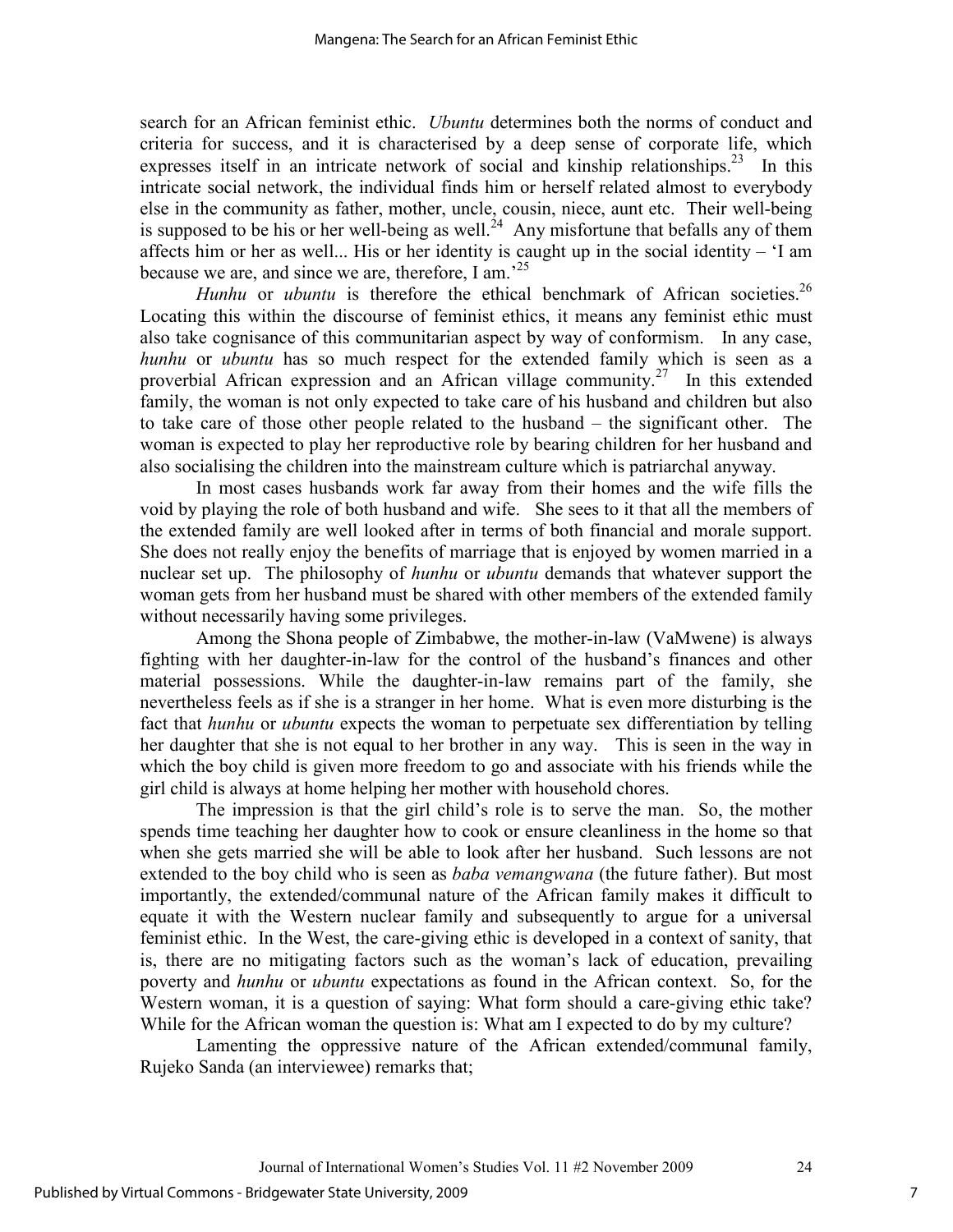*Kusadzidza nehurombo ndizvo zvinoita kuti madzimai tishingirire kuchengeta dzimba dzedu, asi zvinorwadza nekuti varume havatendi basa ratinoita rekuvachengetera vana vavo nehama dzavo. Se munhu wemukadzi ungagodii iyo nyika iri yevarume (Lack of education and poverty make us persevere in otherwise unworkable relationships, but its painful for us as women because we do everything to make these relationships work including taking care of the children and relatives on the husband's side, but our husbands have no appreciation of what we do for them. As a woman, there is nothing you can do because society seems to belong to men).<sup>28</sup>*

Based on the above paragraph, it is important to observe that the philosophy of *ubuntu* is there to extend or entrench patriarchy. But in this paper I argue that while it is part of the problem, it is also part of the solution. For I take it that in order to successfully cultivate a feminist ethic, women in Africa need to take a stand and fight the masculine ideology that is perpetuated by *hunhu* or *ubuntu* through socialisation. This should be the starting point and everything will follow. This fight should begin by reclaiming motherhood.

### **Reclaiming Motherhood and the Moral Promise**

As intimated earlier on, Zimbabwean women, just like other African women elsewhere, are the custodians and gatekeepers of cultural values because of their strategic position in the home. Within the context of *hunhu* or *ubuntu*, reclaiming motherhood means strategically accepting the responsibility of looking after children including those other members of the family that lie outside one's family circle – I mean outside the nuclear family – as a way of fighting patriarchy from within. There is no doubt that all these responsibilities will leave the African woman so much burdened but she remains the nerve centre of the family and this should give her some sense of pride and initiative. While *hunhu* or *ubuntu* promotes masculine values, it also gives women the opportunity to show men that apart from being able to initiate and influence things in the home and in the larger community, women organise and sustain society. There is no better way of putting it than this;

*The success of African womanism derives from the discovered awareness by women of their indispensability to the male. This is the bedrock of their actions; this gives the anchor and the voice. Thus, the myth of male superiority disappears, for the woman looks inward for a fresh appreciation of self.<sup>29</sup>*

This fresh appreciation of self should be viewed as authority that men cannot lay claim. The close bond that children have with their mothers than with their fathers should empower women to wield greater influence on what goes on in the home. With this point, the idea of formulating an African feminist ethic will not be far from real. In a way one could argue that the philosophy of *hunhu* or *ubuntu* has gendered components as the role of the mother is also typified by the expression, 'Africa is our motherland' as put by Yvonne Chakachaka.

While this is deeply rooted in *hunhu* or *ubuntu*, it is also a belief that is deeply embedded in the Judaeo-Christian tradition and that tradition has thrown up many examples that submissiveness is not powerlessness but can even be used as a weapon in a different kind of trial of strength. $30$  The portrait of the female as an initiator of change and influencer of events can be traced back to the Genesis story in the Old Testament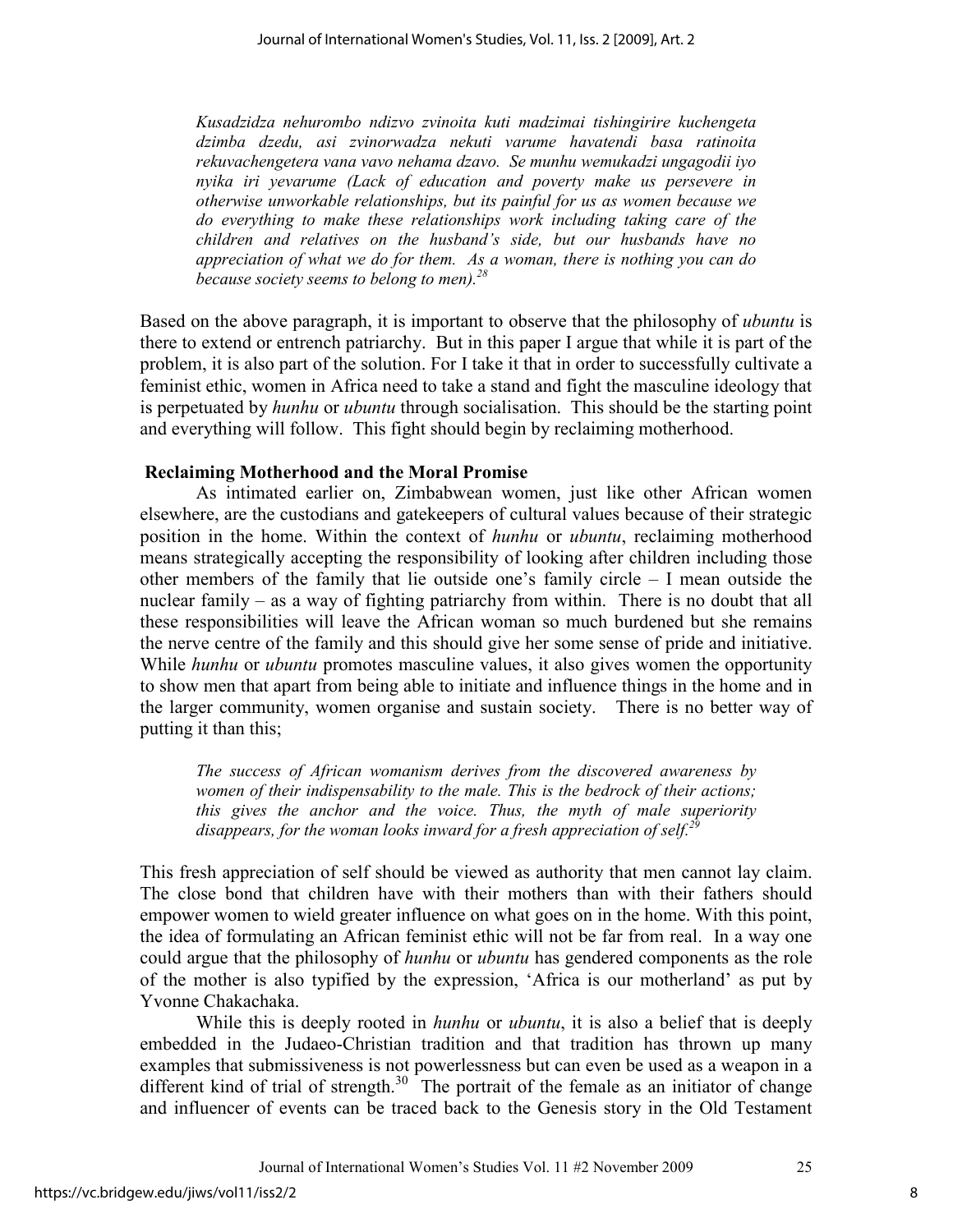bible. While Eve's creation as the product of Adam's rib is usually taken to confirm her secondary status, the more remarkable point is that it is Eve, not Adam, who plays the dominant role in this story.<sup>31</sup>

This genesis story is probably more applicable to the African woman whose influence is seen in the way she organises the home, the key decisions she makes on issues relating to children's upkeep and schooling. She is also the family 'treasurer' as she is responsible for the family budget. If the search for an African feminist ethic and the fight for existential space in the public sphere is to be realised then women should start from here. The struggle should begin in the kitchen going outwards. Instead of focussing directly on issues of equal opportunities in politics and the larger society, the success of the formulation of an African feminist ethic will depend in part on whether or not women realise that they are strongest in their home settings and that the fight for moral recognition in the home front should be the starting point and should automatically translate into the fight for public space.

This fight has to be done in the context of HIV and AIDS and home-based care. For there is no doubt that HIV and AIDS has become more of an ethical issue than it is a clinical issue in sub-Saharan Africa and the African woman has borne the brunt of this scourge especially the dual role of carrying the virus planted in her body by her husband because of his irresponsible behaviour and also having to look after the husband in times of sickness and also to fend for the family.

While issues of personal autonomy or individual freedom may have saved women in the West thereby limiting their moral compass to the ethics of general care and nurturance, the same can not be said of women in Africa and in particular Zimbabwean women who have to see to it that their husbands are taken care of when they have contracted AIDS as a result of their irresponsible and bullish behaviour. This, however, should not be interpreted to mean that its only men who are always to blame when HIV and AIDS invades the home, in some cases, women also take the flake, but it is the nature and organisation of African cultures that give the man absolute power to decide what is good for himself and his partner, which allows me to conclude that men are always the chief culprits.

#### **Merging Theory with Action: Insights and Moral Challenges**

In fact, in most African cultures, masculine promiscuity is considered to be a mark of manhood. In Shona society there is a saying which goes like; *bhuru rinoonekwa nemavanga* (a real bull should bear scars as a mark of its fighting prowess). Chitando makes the important point that:

*The notion of a man as a sexual predator has had disastrous consequences... Cultural factors have led many men to regard themselves as having uncontrollable sexual urges and many have multiple sexual partners. Men in the military, truck drivers and those in activities that perpetuate specific notions of masculinity have often engaged in risky behaviours. The pre-occupation with virility has led many older men to court younger women.<sup>32</sup>*

I take it that this kind of attitude (which unfortunately is embedded in *hunhu* or *ubuntu*) has exacerbated the HIV and AIDS prevalent rate in sub-Saharan Africa. The AIDS pandemic has reduced most African women into health care givers in the home thereby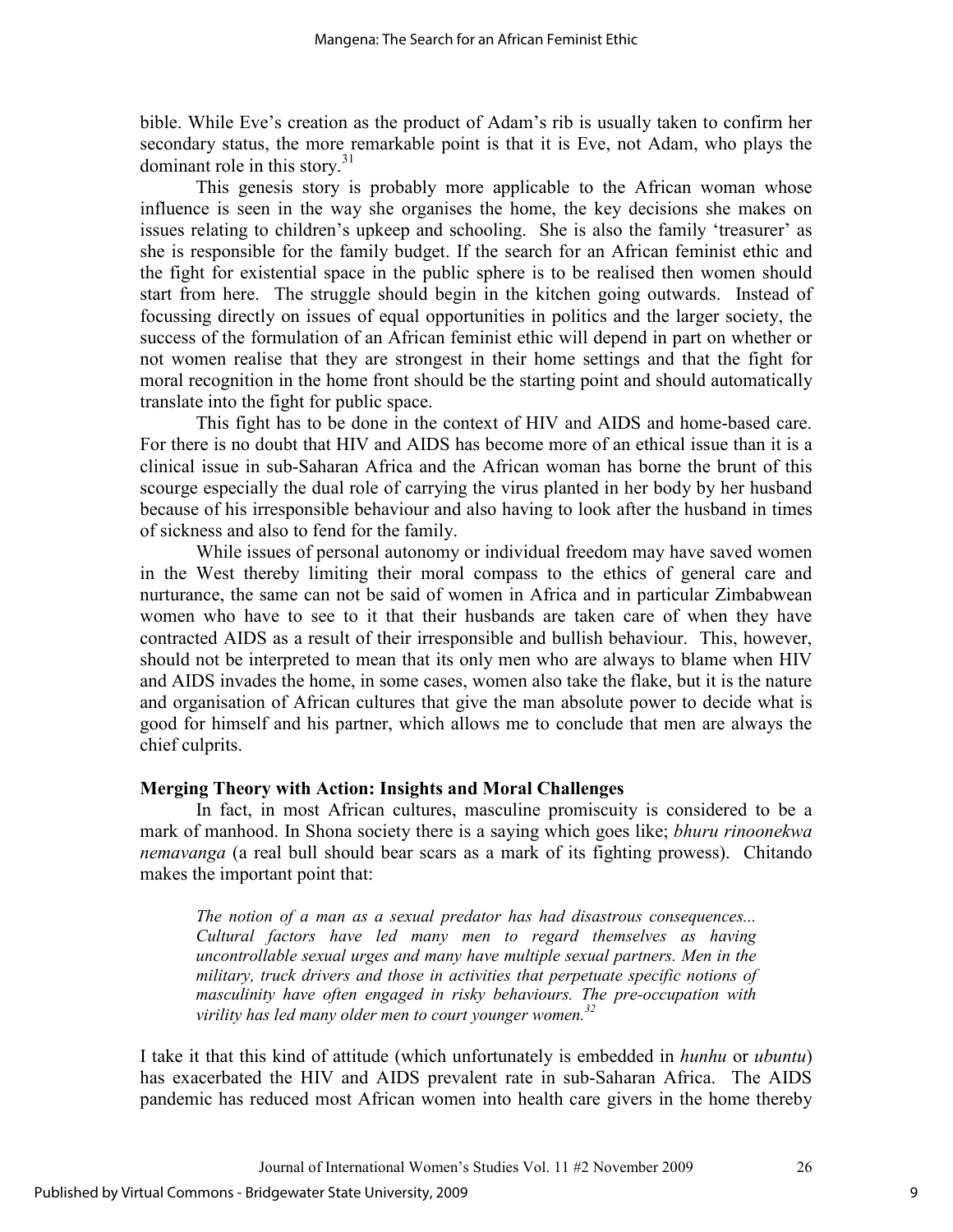necessitating the need to develop a health care ethic that revolves around the role that women should play in providing home-based care to their errant spouses. This is not to say that the reverse is not equally true. In some cases, men are also found providing health care to their wives but rarely does this happen given the patriarchal nature of African states;

*Cultural factors have allowed men to have minimal roles in the provision of care to people living with HIV and AIDS (PLWHA). Home based care programmes that have been implemented throughout the region are, in fact, women based initiatives. Most men do not spend enough time at home to be in any position to provide quality care for those affected by or infected with HIV... Preparing food, washing and providing company to PLWHA are all activities that are seen as the responsibility of women.<sup>33</sup>* 

Since women are the ones who have the initiative to provide home based care for their husbands by virtue of their emotional traits, which include but are not limited to caring, love, compassionate attitude and location; a home-based care ethic must be developed in order to reward them for their sterling efforts to maintain and stabilise families. It is them who should take this initiative to campaign for an ethic that challenges masculinities and promotes the values of care, nurturance, love and compassion in the context of HIV and AIDS and to take this further into the public sphere.

With the upsurge of AIDS in Africa, women need to be conscious of the fact that men will not always take the initiative to campaign for a feminist ethic which has a direct bearing on their authority. But may be it will be reasonable to pause for a moment and ask; but what benefits will accrue from formulating an African feminist home based-care ethic? What is wrong with the traditional ethics of *hunhu* or *ubuntu*? First and foremost, an African feminist ethic, will give women the opportunity to put their concerns on the table for debate by setting benchmarks of co-operation between them and men on issues of home based care within the discourse of HIV and AIDS. They will also be able to influence policy especially regarding their terms of reference as home-based care givers given the risky nature of looking after PLWHA.

The traditional ethics of *hunhu* or *ubuntu,* because of its communal nature, does not seem to draw parameters when it comes to the role of care-givers in African communities and women are always abused by being forced to look after sick persons who sometimes are not even be their husbands or progeny. In that regard, African feminist ethics will provide checks and balances. The only problem, though, is that ethics unlike, law can be disregarded without recourse to punishment. But is the African feminist ethic project possible, given that all social institutions therein are governed by *hunhu* or *ubuntu*-based masculine values? For some ethicists, the African feminist ethic project remains a utopia given that *hunhu* or *ubuntu* ethics do not give women a chance to make binding moral decisions as they are regarded as people of weaker sex. Even when they do, it is difficult to argue that they are driving the initiative themselves. It is the men who are pushing women to entrench patriarchy, as it is always the case that those who play the piper call the tune. But with the gradual fall in male populations in Africa due to AIDS, women seem to be slowly gaining ground and the search for an African feminist ethic looks possible and/or realistic.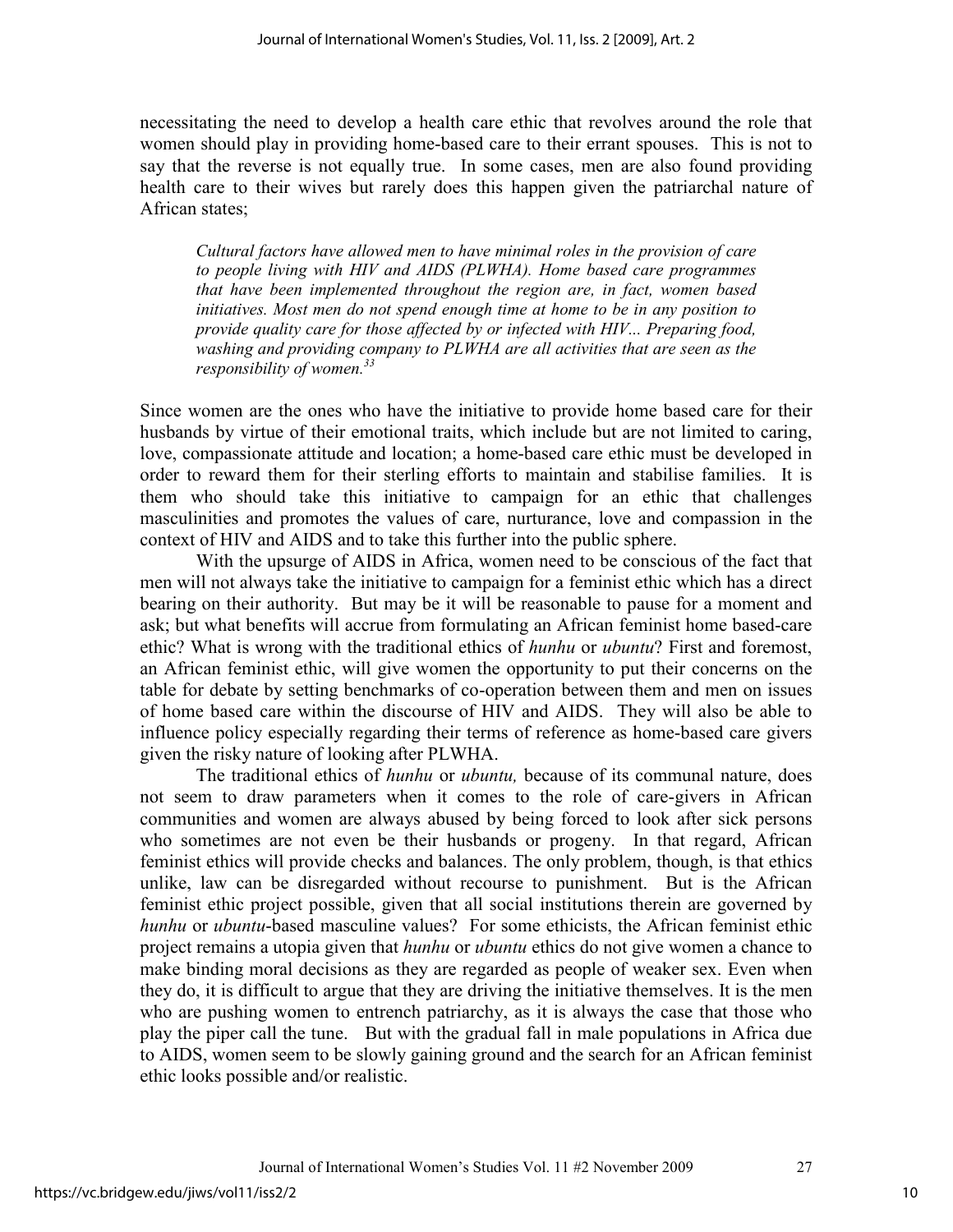### **Conclusion**

In this paper it has been argued that the need to establish an African feminist ethic is laudable and should start in the home front with women driving the initiative. The paper began by a survey of trends in the West in terms of how women have come up with what they consider to be a morally liberating ethics of care. This background was important for purposes of positioning the argument that African women can also develop a feminist ethic that is applicable in the context of the fight against HIV and AIDS in the home. The paper argued that despite *hunhu* or *ubuntu's* promotion of andro-centric attitudes in society, it was also part of the solution as it gives women a central role to play in the home. Women should reclaim motherhood as a matter of strategy in order to fight patriarchy inside out.

## **References**

Almond, B. (2006). *The Fragmenting Family*. Oxford: Clarendon Press

- Chitando, E. (2008). "Religious Ethics, HIV and AIDS and Masculinities in Southern Africa." In: R Nicolson (Ed.). *Persons in Community: African Ethics in a Global Culture*. Scottsville: University of KwaZulu Natal Press.
- Chukwuma, H. (1990). "Voices and Choices: The Feminist Dilemma in Four African Novels." In: *Literature and Black Aesthetics.* Calabar: Heinemann.
- Cole, E.B., and McQuin, S.C. (1992). *Explorations in Feminist Ethics: Theory and Practice*. USA: Indiana University Press.
- De Marco, J.P. (1996). *Moral Theory: A Contemporary Overview*. London: Jones and Bartlett Publishers.
- Eboh, M.P. (1998). "The Woman Question: African and Western Perspectives." In: E Chukwudi (Ed.). *African Philosophy: An Anthology.* Victoria: Blackwell Publishers.
- Gaidzanwa, R. (2004). *Gender, Women and Electoral Politics in Zimbabwe*. Johannesburg: EISA Research Project.
- Gilligan, Carol. (1982). "In a Different Voice: Women's Conceptions of Self and of Morality." In Cole, E.B., and McQuin, S.C. (Eds.), *Explorations in Feminist Ethics: Theory and Practice*. U.S.A: Indiana University Press.
- Hofstee, E. (2006). *Constructing a Good Dissertation: A Practical Guide to Finishing a Master's, MBA or PhD on Schedule*. Sandton: EPE
- Katongole, E. (2001). "Ethics in the Workplace and the Power of Culture: Is *Ubuntu* a Curse or a Blessing"*?* In: E.H. Raidt (Ed.), *Ethics in the Workplace* (pp.11-16). Johannesburg: St Augustine Publications
- Mafunisa, J.M. (2008). "Ethics, African Societal values and the Work place." In: R Nicolson (Ed.). *Persons in Community: African Ethics in a Global Culture*  (p.113). Scottsville: University of KwaZulu Natal Press.
- Mangena, F. (2008). "Natural Law Ethics, *Hunhuism* and the Concept of Retributive Justice among the *Korekore-Nyombwe* people of Northern Zimbabwe: An Ethical Investigation." *D. Phil Thesis*. Harare: University of Zimbabwe.
- Mbiti, J.S. (1969). *African Religions and Philosophy*. London: Heinemann.
- Mkhize, N. (2008). "Ubuntu and Harmony: An African Approach to Morality and Ethics." In: R Nicolson (Ed.). *Persons in Community: African Ethics in a Global Culture*. Scottsville: University of KwaZulu Natal Press.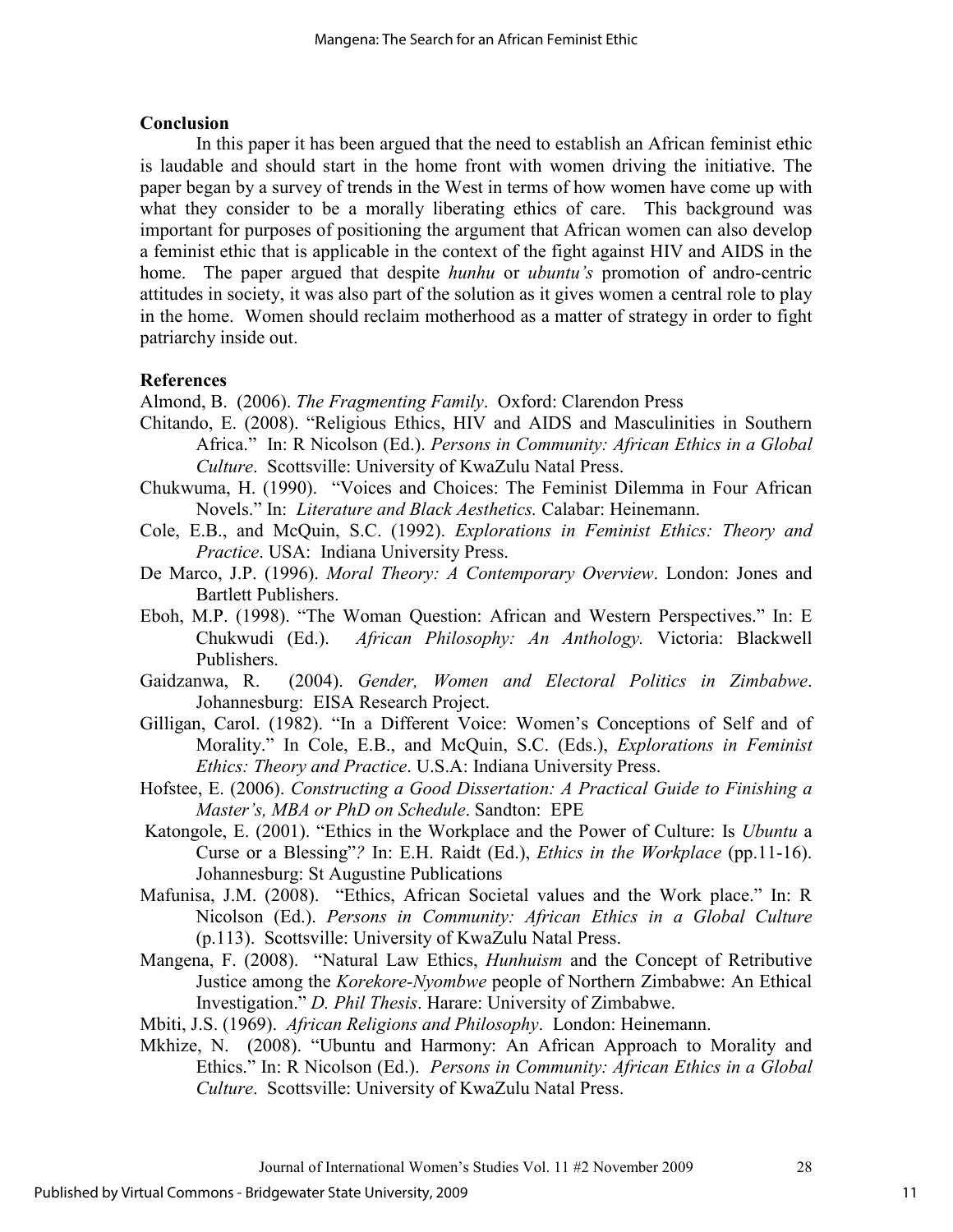Ruddick, S. (1980). "Maternal Thinking," *Feminist Studies,* 6(2), 342-367

Scaltsas, P.W. (1992). "Do Feminist Ethics Counter Feminist Aims?" In Cole, E.B., and McQuin, S.C. (Eds.). *Explorations in Feminist Ethics: Theory and Practice* (p.2). U.S.A: Indiana University Press.

- Sanda, R. (2005). "The Benefits and Burdens of *Hunhu* or *Ubuntu* Ethics in Shona Society." Interview held in August 2005. Glen View: Harare.
- Waithe, M. E. (1991). *A History of Women Philosophers*: *Modern Women Philosophers 1600-1900.* New York: Dordrecht- Khiwer Academic Publishers.

<u>.</u>

 $6$  Ibid

 $^7$  Ibid

9 Scaltsas, P.W. (1992). "Do Feminist Ethics Counter Feminist Aims?" In Cole, E.B & McQuin, S.C. (Eds.). *Explorations in Feminist Ethics: Theory and Practice* (p.2). U.S.A: Indiana University Press.

 $10^{\circ}$ Op-cit, Cole & MacQuin, p.2

<sup>13</sup>Ruddick, Sara. (1980). "Maternal Thinking," *Feminist Studies,* 6(2), 342-367

<sup>14</sup> Gilligan, Carol. (1982). "In a Different Voice: Women's Conceptions of Self and of Morality." In: Cole, E.B., and McQuin, S.C. (Eds.), *Explorations in Feminist Ethics: Theory and Practice* (p.128) U.S.A: Indiana University Press. Waithe, M. E. (1991). *A History of Women Philosophers*: *Modern Women Philosophers 1600-1900* (p.66). New York: Dordrecht- Khiwer Academic Publishers.

 $15$  Ibid

 $16$  Ibid

<sup>17</sup> Gaidzanwa, R. (2004). *Gender, Women and Electoral Politics in Zimbabwe* (p.20). Johannesburg: EISA Research Project.

 $18$  Ibid

 $19$  Ibid

 $20$  Ibid

 $21$  Ibid, p23

<sup>22</sup>Chitando, E. (2008). "Religious Ethics, HIV and AIDS and Masculinities in Southern Africa." In: R Nicolson (Ed.). *Persons in Community: African Ethics in a Global Culture* (p. 53-54). Scottsville: University of KwaZulu Natal Press.

<sup>23</sup> Katongole, E. (2001). "Ethics in the Workplace and the Power of Culture: Is *Ubuntu* a Curse or a Blessing"*?* In*:* E.H. Raidt (Ed.), *Ethics in the Workplace* (pp.11-16). Johannesburg: St Augustine Publications

 $24$  Ibid

<sup>25</sup>Mbiti, J.S. (1969). *African Religions and Philosophy* (p.204-215) London: Heinemann.

<sup>26</sup> Mangena, F. (2008). "Natural Law Ethics, *Hunhuism* and the Concept of Retributive Justice among the Korekore-Nyombwe people of Northern Zimbabwe: An Ethical Investigation." *D. Phil Thesis* (p.70). Harare: University of Zimbabwe.

<sup>27</sup> Mafunisa, J.M. (2008). "Ethics, African Societal Values and the Work place." In: R Nicolson (Ed.). *Persons in Community: African Ethics in a Global Culture*. Scottsville: University of KwaZulu Natal Press.

<sup>28</sup> Op-cit, Sanda (Interview).

<sup>&</sup>lt;sup>1</sup> Hofstee, E. (2006). *Constructing a Good Dissertation: A Practical Guide to Finishing a Master's, MBA or PhD on Schedule (*p.135-136). Sandton: EPE.

 $<sup>2</sup>$  Ibid</sup>

<sup>&</sup>lt;sup>3</sup> Sanda, R. (2005). "The Benefits and Burdens of *Hunhu* or *Ubuntu* Ethics in Shona Culture." Interview held in August 2005. Glen View: Harare.

<sup>4</sup> Cole, E.B & McQuin, S.C. (1992). *Explorations in Feminist Ethics: Theory and Practice* (p.1). USA: Indiana University Press.

<sup>5</sup> De Marco, J.P. (1996). *Moral Theory: A Contemporary Overview* (p.109). London: Jones and Bartlett Publishers.

<sup>&</sup>lt;sup>8</sup> Ibid

 $11$  Ibid  $12$  Ibid